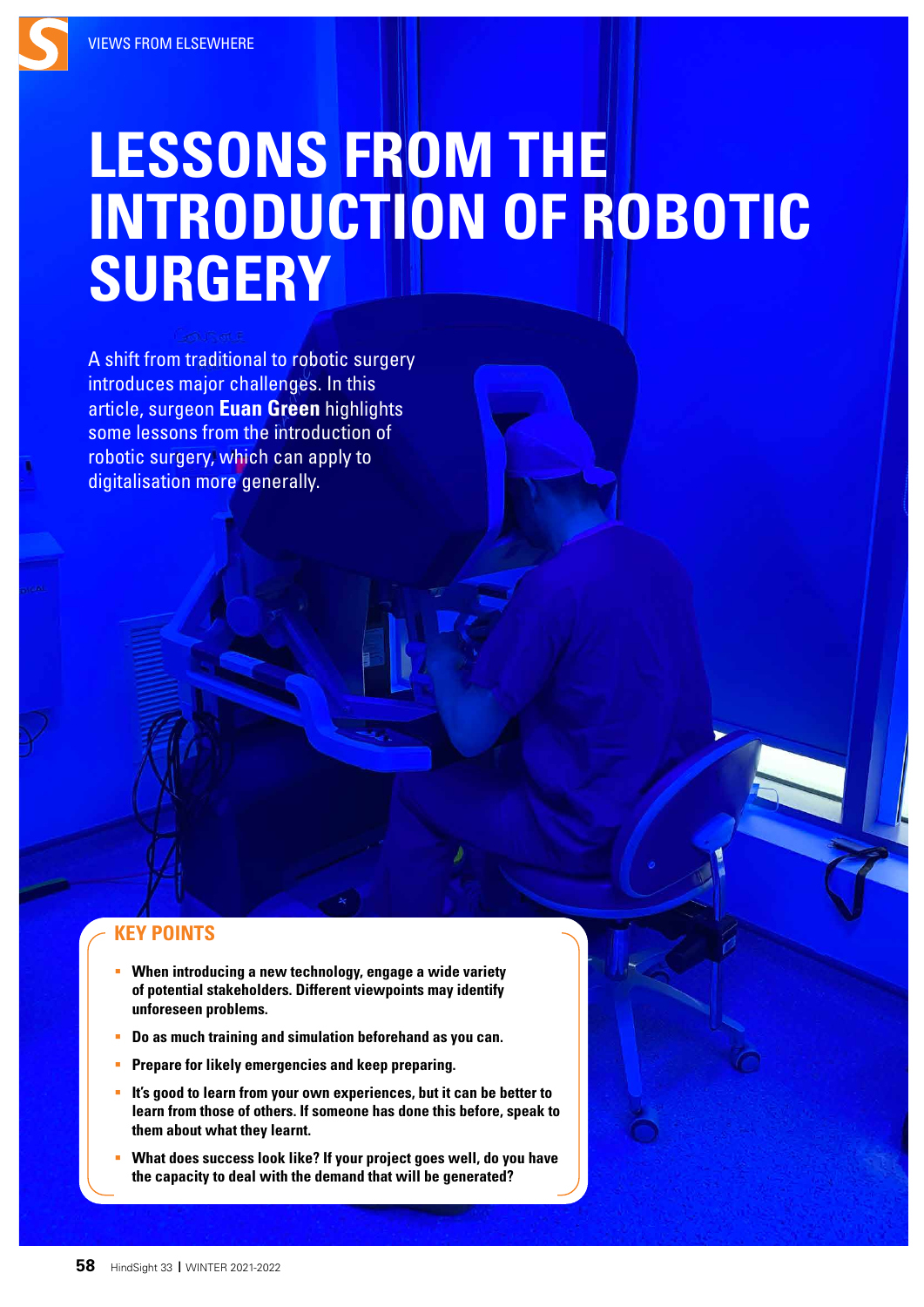Introducing a new technology is challenging in any field, but when the consequences of getting it wrong can have life-altering complications, it is especially important to get it right first time round. In surgery, changes in technology are often incremental – a slightly better instrument or cheaper version of an existing product – but sometimes the change is radical. My hospital's introduction of a robotic surgery programme over the last year or so is of the latter variety. With some experience behind us, I will reflect here on how we went about this, the challenges we anticipated and planned for, and the unanticipated challenges that we encountered.

### **Why robotic surgery?**

The first question to be addressed is "why make a change towards robotic surgery?" We've been managing very well without a robot. Within the challenging financial environment in the UK's National Health Service, there has to be a clear justification for such large expenditure (exceeding one million pounds).

Keyhole surgery (laparoscopy) has, for the last 30 years, enabled operations to be undertaken with smaller incisions. This means less pain and quicker recovery for patients. From a technical point of view, robotic surgery offers better optics by providing 3D high-definition video with better magnification and the ability to visualise near infrared fluorescence. This makes it easier to see more of the fine detail of blood vessels we haven't been able to see before. Robotic technologies also offer instruments with a greater range of movement than that of the human hand and the limited movements of traditional laparoscopy, while enabling tasks like knot tying and dissection of patient tissues to be done almost as easily as with human hands.

But ease of use and keeping up with the new standard of care in many surgical procedures is not convincing enough for financial directors, at a time of tight budgets and other pressures on the NHS (e.g., COVID). The deciding factor was that there are potentially significant benefits to patients. Better technology

allows us to undertake more complex and challenging operations in a minimally invasive fashion. Compared to traditional open surgery, robotic surgery can bring faster recovery to our patients. It can also allow us to operate on older, less healthy patients who might not be able to tolerate an open operation without serious risk of problems.

With a collaborative effort from a range of surgical specialities and the support of a charitable group, we were able to justify the expenditure to the executive board.

"Better technology allows us to undertake more complex and challenging operations in a minimally invasive fashion"

#### **Engaging stakeholders**

The introduction of a significantly different method of operating poses potential challenges not just to surgeons, but to many people throughout the organisation. We set up a working group that engaged as many different stakeholders as we could identify. This was critical to our success. Rather than simply looking at the surgeons who will be operating with robots, it was important to think much more widely, involving:

- the company that makes and sells the robot (as they have experience of setting up similar programmes elsewhere),
- the nurses who will help set up and assist in the operating theatre,
- the support staff who order and check the stock of consumable items used during operations,
- the technical staff responsible for ensuring electrical and technical safety, and
- the staff groups who will be looking after patients before, during and after their operation (anaesthetics, recovery and ward staff). We used this group to identify the potential barriers to adoption and to look at how we might counter them.

By using expertise from a range of disciplines and those who had experience of setting up services elsewhere, we hoped to minimise the number of 'unknown unknowns'.

Major issues that were identified were as follows:

- staff training on the use of equipment and how to make sure the first operation on a patient went well,
- ensuring that there was a clear supply chain for obtaining disposable items and sterilising reusable items, and
- training staff in how to manage emergency situations during surgery.

#### **Training and procedures**

Adequate training was achieved by using the experience of others. This first involved visiting other units with established robotic surgery programmes and experience of how to carry out operations smoothly and safely. We trained using virtual simulation and software that could train basic techniques. We then used these as building blocks to lead into more complex virtual simulation. This led on to lab training using a real robot in a supervised environment on simulated tissue requiring certification, before progressing to operating on patients.

When it came to starting to operate on patients, this was done with the handson support of a 'proctor'. A proctor is another surgeon from another hospital, with extensive experience of robotic surgery, who has been trained in how to provide support to surgeons at the start of their robotic career. This was done while simultaneously choosing initial operations that were likely to be straightforward to start with, then slowly building in more complexity whilst support was still present. Nursing staff went along a similar journey of education.

A key element for me was to have a colleague training at the same time so that we support and advise each other once the support of the proctor was no longer there.